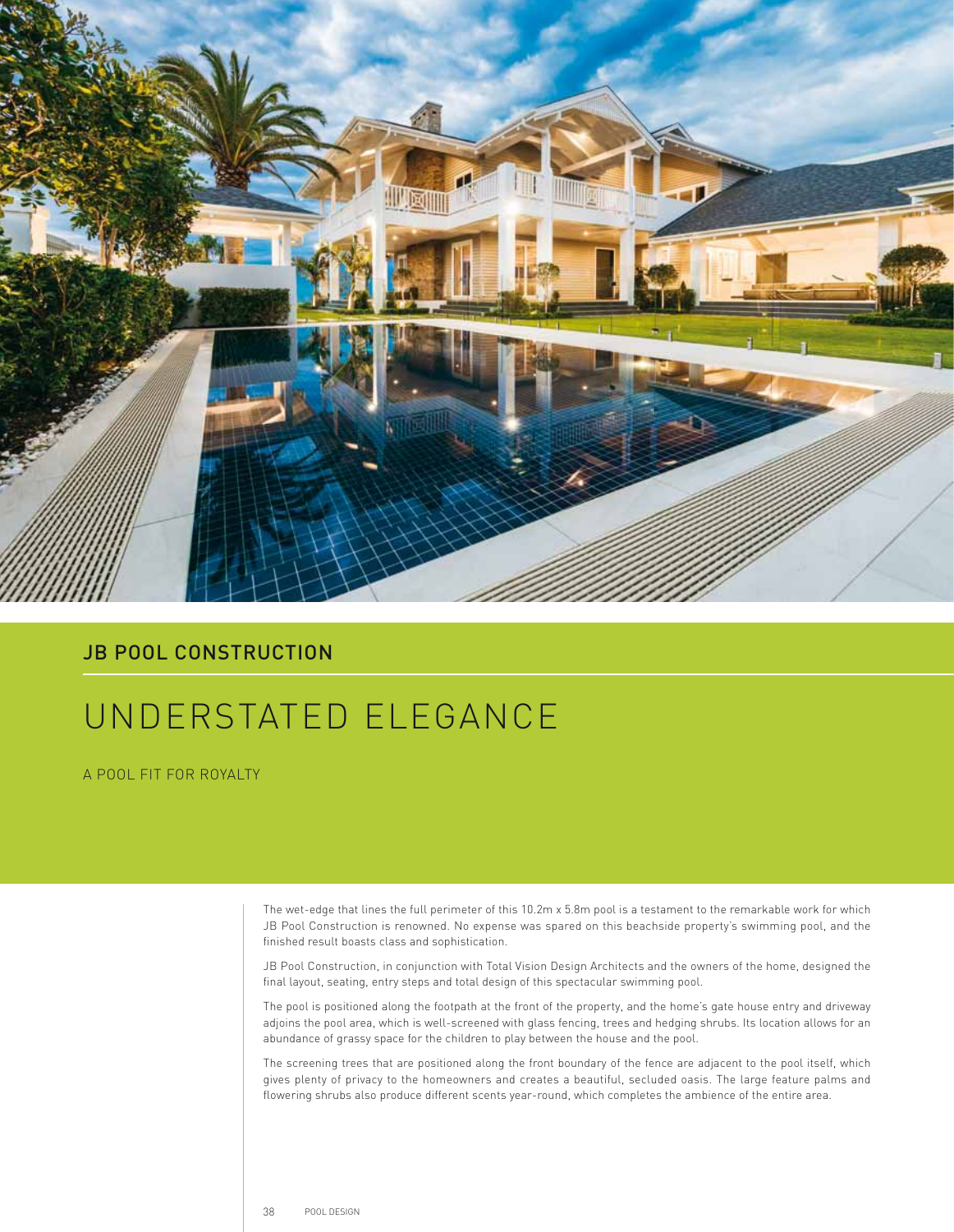

The property is located on a beachside block where units were originally situated, so the unit block had to be demolished and removed prior to the new construction. Due to the void that was created after demolition, the pool was fully-formed above ground, and a freestanding concrete structure was required. JB Pool Construction installed 20 steel screw piers to anchor the pool, as well as additional footings to suit the ground's conditions.

The pool's wet-edge design also required very detailed structural and hydraulic engineering, so a cantilevered reservoir was constructed to capture the pools water as it overflows, which allows gravity to feed the water into a holding tank to recirculate it through the filtration system and back into the pool.

Despite encountering difficult site conditions, JB Pool Construction has created a spectacular work of art that encapsulates stylish living, and complements the property's stunning and unique Hamptons-inspired residence.